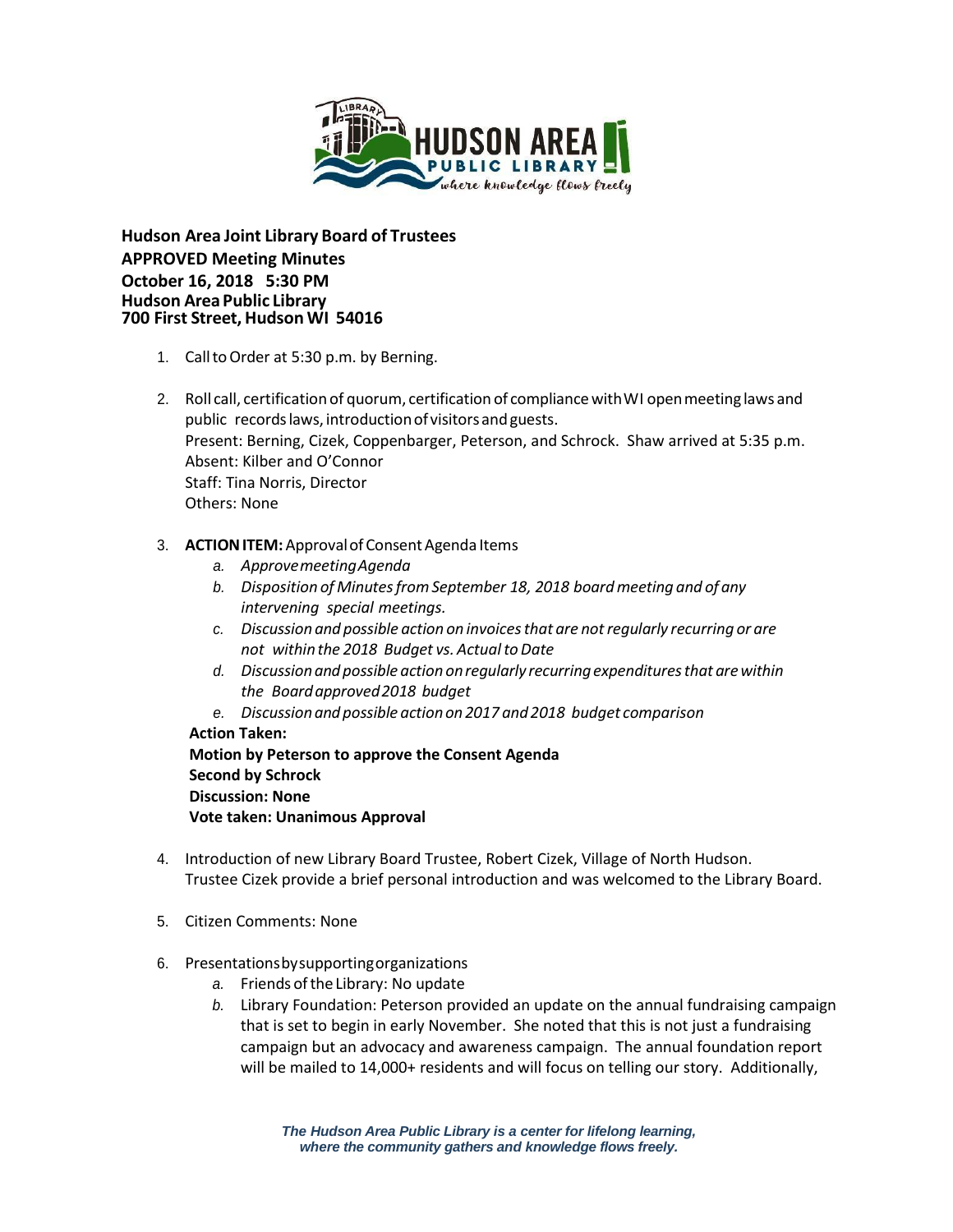Peterson provided an update on the Hogwarts after Hours fundraiser, which was a huge success. Finally, the Foundation held its annual meeting in October. Sam Cari will continue as president, Nancy Langness is the new vice-President, Susie Gilbert, treasurer, and Wendy Paulson is the new secretary.

- 7. President's comments,reports,andrequestsforaction
	- *a.* Municipalitiespresentationsupdate,discussion,andpossibleaction. Berning provided an update on his conversations with municipal leaders and his plan to continue encouraging the County to provide Hudson with 100% funding. He noted that the Town of St. Joseph has proposed a 2% increase for 2019, but the final vote happens later.
- 8. Director'sReport, Statistics, andrequestsfor action
	- *a.* Presentation of monthly report and statistics—Norris provided the monthly statistics.
	- *b.* ACTION, if needed: Little Free Pantry Presentation—a brief presentation for this project was given. More information will be gathered from the family requesting the placement of a Little Free Pantry at the Library, as well as from the City of Hudson. The issue will be brought back to the board for action at a later date.
- 9. Annual Board Training Presentation: This item has been table until November.

## **10. NOTICE of CLOSED SESSION**

*a.* Library Director Annual Evaluation / Review

The Library Board of the Hudson Area Joint Library will meet at approximately 5:30 p.m., or as soon thereafter as time permits, on Tuesday, October 16, 2018 in Room 219, Hudson Area Public Library, 700 1<sup>st</sup> Street, Hudson, Wisconsin, following the conclusion of consideration of the above portion of its regularly scheduled agenda, to vote on a motion to convene in closed session at said time and place for discussion / action relative to (1.) conduct the Library Director's annual evaluation.

A closed session for the above purposes is authorized pursuant to the provisions of Wis. Stats. §19.85(1)(f), which is allowed for considering financial, medical, social or personal histories or disciplinary data of specific persons, preliminary consideration of specific personnel problems or the investigation of charges against specific person except where par. (b) applies which, if discussed in public, would be likely to have a substantial adverse effect upon the reputation of any person referred to in such histories or data, or involved in such problems or investigations, and §19.85(1) (c), which allows governmental bodies to use closed sessions to interview candidates for positions of employment, to consider promotions of particular employees, to consider compensation of particular employees, and to conduct employee evaluations.

Upon conclusion of the closed session, the Library Board will convene in open session to consider its public agenda, including motion to recommend approval or rejection of abovelisted deliberations or any of the public agenda items that have not been acted upon.